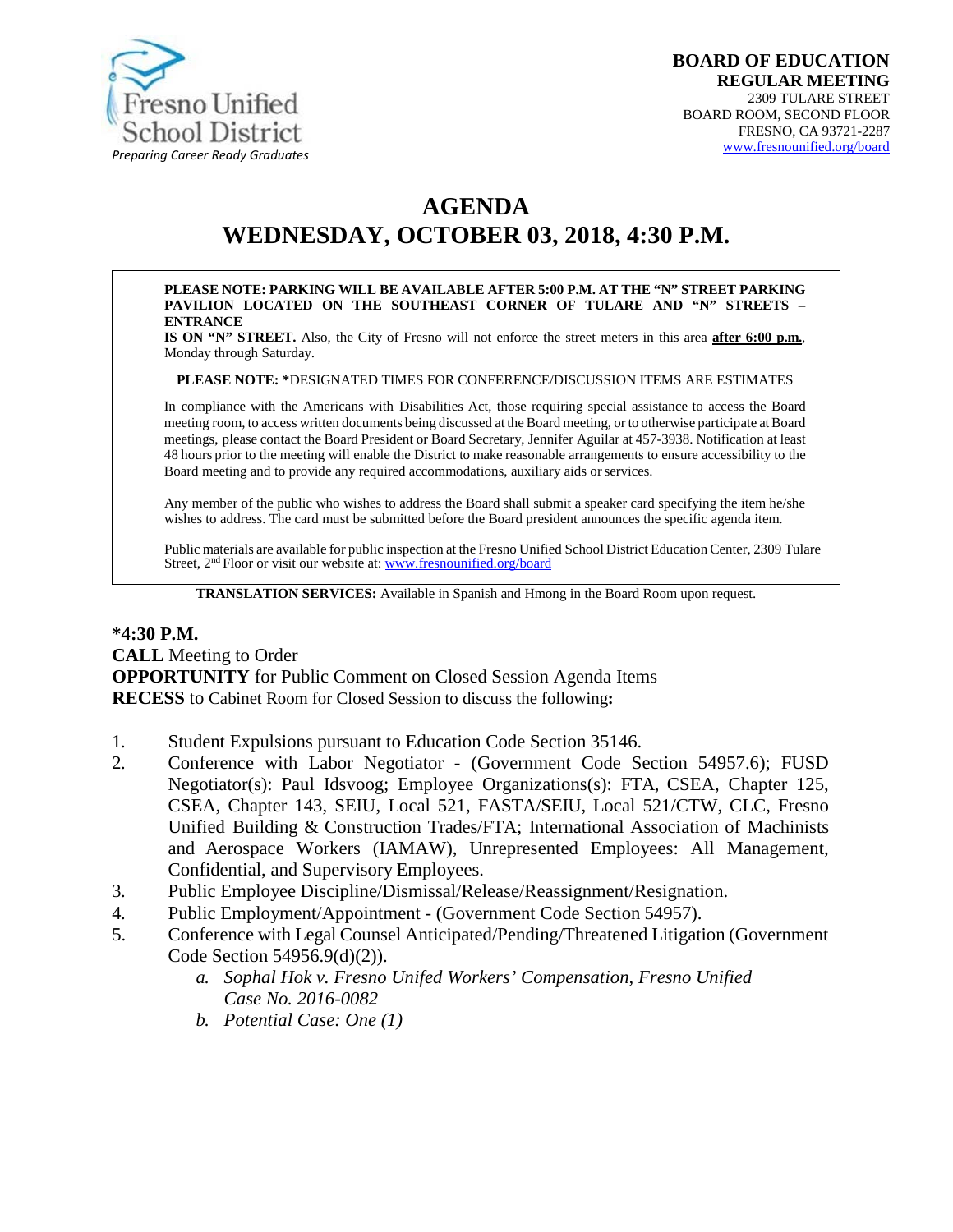**5:30 P.M., RECONVENE** and report action taken during Closed Session, if any.

### **PLEDGE OF ALLEGIANCE**

Student Board Members Eduardo Casarubias and Malak Sarama will lead the flag salute.

#### **HEAR Reports from Student Board Representatives**

An opportunity is provided to hear comments/reports from Student Board Representatives from Bullard High School. Contact person: Kim Mecum, telephone 457-3731.

#### **HEAR Report from Superintendent**

#### **OPPORTUNITY for Public Comment on Consent Agenda Items**

**ALL CONSENT AGENDA** items are considered to be routine bythe Board of Education and will be enacted by one motion. There will be no separate discussion of items unless a Board member so requests, in which event, the item(s) will be considered following approval of the Consent Agenda.

### **A. CONSENT AGENDA**

#### **A-1, APPROVE Personnel List**

Included in the Board binders is the Personnel List, Appendix A, as submitted. The Superintendent recommends approval. Contact person: Paul Idsvoog, telephone 457- 3548.

**A-2, ADOPT Findings of Fact and Recommendations of District Administrative Board** The Board of Education received and considered the Findings of Fact and Recommendations of District Administrative Panels resulting from hearings on expulsion and readmittance cases conducted during the period since the September 19, 2018 Regular Board meeting. The Superintendent recommends adoption. Contact person: Kim Mecum, telephone 457-3731.

### **A-3, APPROVE Minutes from Prior Meeting**

Included in the Board binders are the draft minutes for the September 5, 2018 Regular Meeting. The Superintendent recommends approval. Contact person: Robert G. Nelson, telephone 457-3884.

#### **A-4, ADOPT Variable Term Waiver request for Margarita Hernandez, Maria Arcos Rodriguez, Alva Ruiz and Jose Ruiz Jr.**

Included in the Board binders are Variable Term Waiver requests for Margarita Hernandez, Maria Arcos Rodriguez, Alva Ruiz and Jose Ruiz Jr. to serve as Dual Immersion Multiple Subject teachers. The Education Code 44225(m) allows the commission to grant waivers to fill in an area deemed hard-to-fill. The Superintendent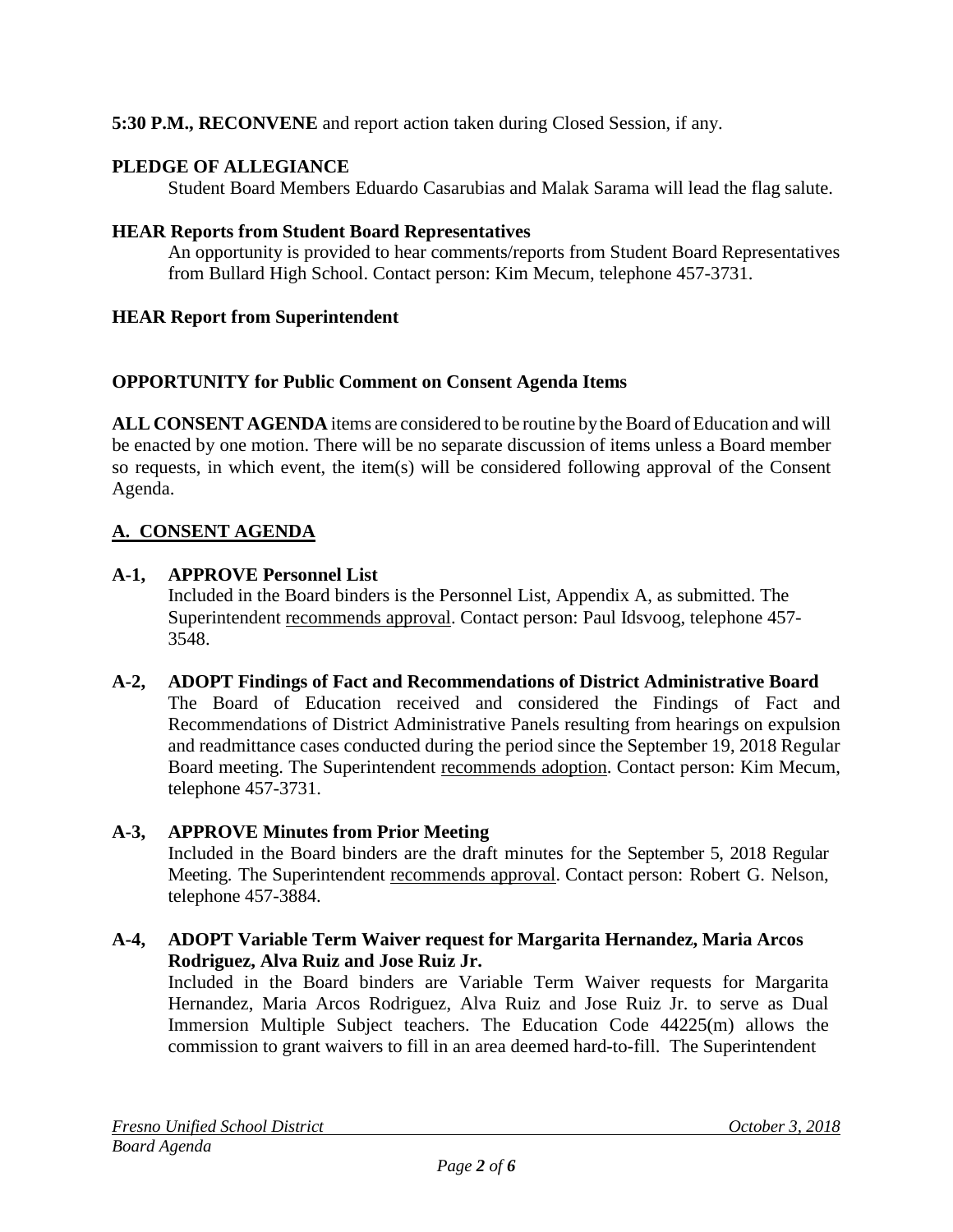#### **A. CONSENT AGENDA** - *continued*

recommends adoption. Fiscal impact: There is no fiscal impact to the district at this time. Contact person: Paul Idsvoog, telephone 457-3548.

#### **A-5, APPROVE the Naming of the Fresno High School Baseball Field and the Edison High School Tennis Courts**

Included in the Board binders is information for suggested names for the Fresno High School Baseball Field (Ken Papi) and the Edison High School Tennis Courts (William "Bill" Riddlesprigger Jr.). The Superintendent recommends approval. Fiscal impact: There is no fiscal impact to the district. Contact person: David Chavez, telephone 457-3566.

#### **A-6, APPROVE 2018/19 Fresno Unified Career Technical Education Advisory Committee Member List**

Included in the Board binders is a copy of the 2018/19 Career Technical Education (CTE) Advisory Committee Member List to review and approve. The Superintendent recommends approval. Fiscal impact: There is no fiscal impact to the district. Contact person: Kim Mecum, telephone 457-3731.

#### **A-7, APPROVE Amendment to Independent Contractor Services Agreement with Shift3/Bitwise for Additional Development**

Included in the Board binders is an amendment to the existing Shift3/Bitwise Independent Contractor Services Agreement for additional funds for specialized development.

The request is to increase the existing Independent Contractor Services Agreement with Shift3/Bitwise by \$43,380 in order to have the funds to cover the costs of the additional development projects. The Superintendent recommends approval. Fiscal impact: Sufficient funds of \$43,380 are available in the Information Technology budget. If approved the total contract amount for Shift3/Bitwise will be \$143,380. Contact person: Kurt Madden, telephone 457-6245.

#### **A-8, APPROVE Grant Applications and Projects to the California Department of Education for the Career Technical Education Facilities Program**

Approval is requested for grant applications to the California Department of Education for the 5th Cycle of the Career Technical Education Facilities Program (CTEFP). The purpose of the CTEFP is to provide matching funds for Career Technical Education specific new construction, modernization, and/or equipment at comprehensive high schools. The Superintendent recommends approval. Fiscal impact: The program funds 50% of the projects' costs and will be recommended to be matched by District bond funds. Contact person: Kim Mecum, telephone 457-3731.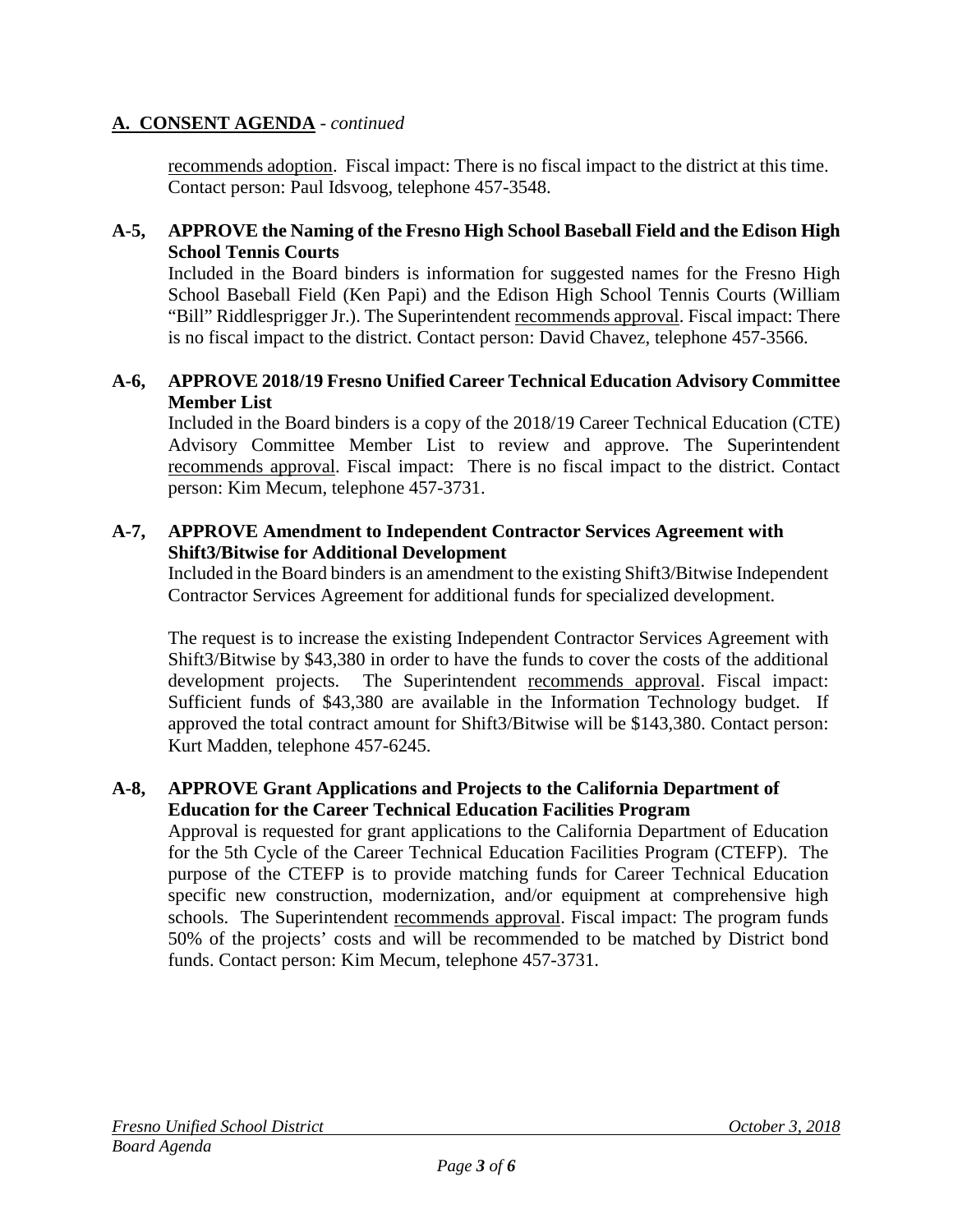#### **A. CONSENT AGENDA** - *continued*

#### **A-9, APPROVE Independent Contractor Services Agreement with DNS Filter, Inc.**

Included in the Board binders is an Independent Contractor Service Agreement with DNS Filter for content filtering services for the eLearning Companion Device (LCD). The LCD Initiative will provide students 24/7 access to learning resources and activities on and off campus. The Superintendent recommends approval. Fiscal impact: There are sufficient funds in the amount of \$24,000 available in the eLearning Companion Device Fund. Contact person: Kurt Madden, telephone 457-6245.

#### **A-10, APPROVE Provisional Internship Permits**

Included in the Board binders are Provisional Internship Permit (PIP) recommendations to rehire or hire upon Board approval. The Superintendent recommends approval. Fiscal impact: There is no fiscal impact to the district. Contact person: Paul Idsvoog, telephone 457-3548.

#### **A-11, DENY Claim #GL18-0803-1472**

Included in the Board binders is a Claim for Damages by Kay Crocker, case #GL18- 0803-1472. The Superintendent recommends that the Claim be denied, and the matter referred to the district's Executive Director of Benefits and Risk Management for further handling. Fiscal impact: There is no fiscal impact to the district at this time. Contact person: Ruth F. Quinto, telephone 457-6226.

#### **A-12, RATIFY Agreement with Fresno Police Department for Student Resource Officers** It is recommended the Board ratify a three-year agreement with the Fresno Police Department (FPD) for Student Resource Officers (SROs) at Bullard, Cambridge, Duncan, Edison, Fresno, Hoover, McLane, Phoenix, Roosevelt and Sunnyside High Schools, and Fort Miller Middle School. SROs perform regular law enforcement services and support safe and secure school environments. The agreement is for July 1, 2018 through June 30, 2021, with the option to extend for one two-year period. The 2018/19 cost of \$1,653,150 includes salaries and benefits, vehicle costs, and 90% of the cost of the Sergeant responsible for SROs. A \$315,129 augmentation to the Operational Services budget is recommended to fund the SRO agreement. Due to changes from the current agreement that required extensive discussion with FPD leadership, the contract was not finalized prior to the start of 2018/19 and therefore is presented for ratification. FPD has provided services to schools in the interim. The recommended agreement is included in the Board binders. The Superintendent recommends ratification. Fiscal impact: 1,653,150 will be available in the 2018/19 General Fund budget with approval of a \$315,129 increase. Contact person: Karin Temple, telephone 457-3134.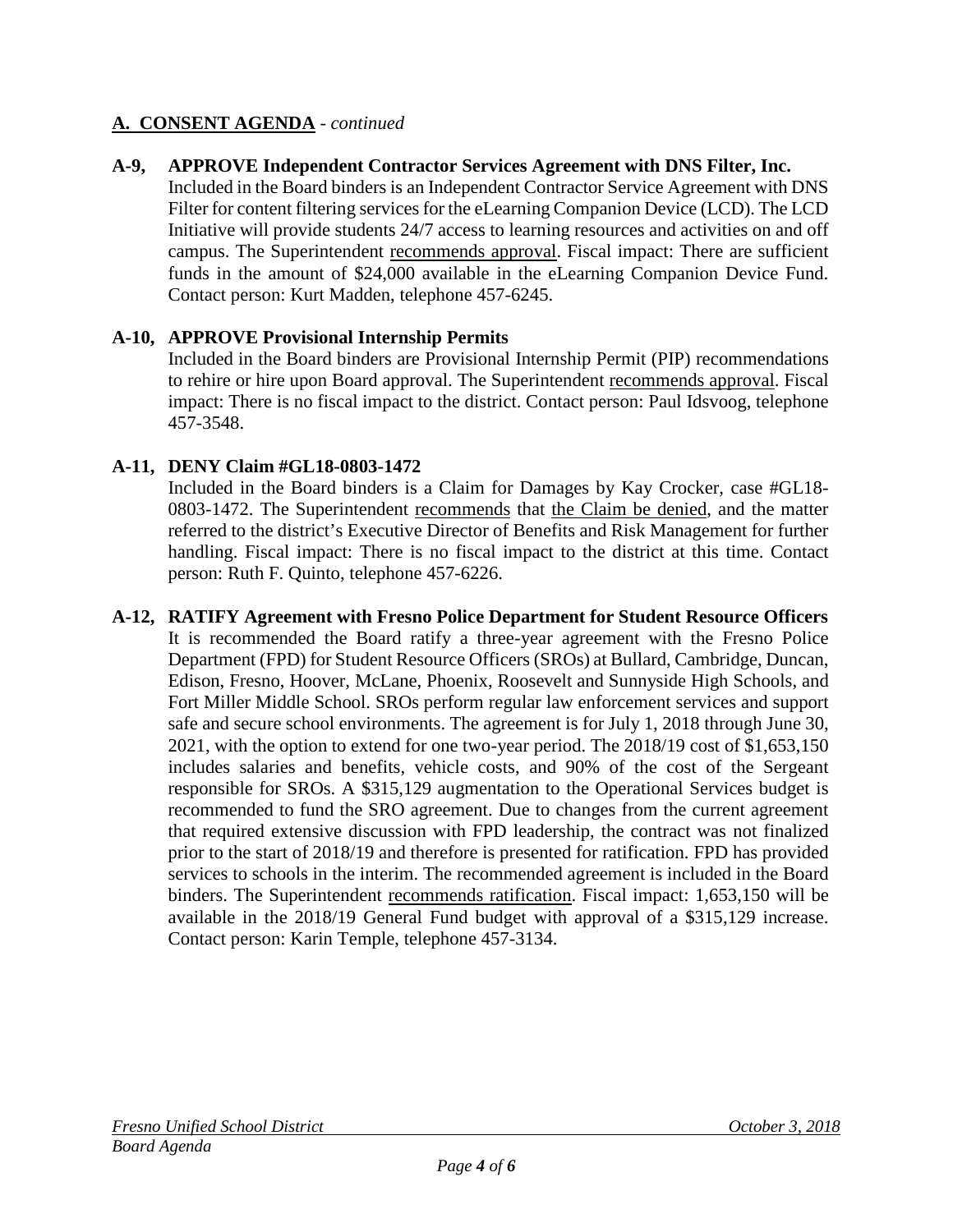#### **A. CONSENT AGENDA** - *continued*

#### **A-13, RATIFY Purchase Orders from July 1, 2018 through July 31, 2018**

Included in the Board binders is information on purchase orders issued from July 1, 2018 through July 31, 2018. Purchase orders for \$10,000 or more are presented first, followed by purchase orders for less than \$10,000. A list of purchase orders issued for Associated Student Body (ASB) accounts is also provided. The Superintendent recommends ratification. Fiscal impact: Funding is noted on the attached pages. Contact person: Karin Temple, telephone 457-3134.

#### **END OF CONSENT AGENDA (ROLL CALL VOTE)**

#### **UNSCHEDULED ORAL COMMUNICATIONS**

Individuals who wish to address the Board on topics within the Board's subject matter jurisdiction, but **not** listed on this agenda may do so at this time. If you wish to address the Board on a specific item that is listed on the agenda, you should do so when that specific item is called.

While all time limitations are at the discretion of the Board President, generally members of the public will be limited to a maximum of three (3) minutes per speaker for a total of thirty (30) minutes of public comment as designated on this agenda. Any individual who has not had an opportunity to address the Board during this initial thirty (30) minute period may do so at the end of the meeting after the Board has addressed all remaining items on this agenda. Without taking action and only as expressly permitted by Board Bylaw 9323, Board members may ask questions, make brief announcements, or provide a brief response to statements presented by the public about topics raised in unscheduled oral communications. Board members must be recognized by the President in order to speak and will generally be limited to no more than one (1) minute each for this purpose. The Board President shall have the discretion to further limit Board members' opportunity to speak on topics raised in unscheduled oral communications to ensure the orderly and efficient conduct of District business.

Members of the public with questions on school district issues may submit them in writing. The Board will automatically refer to the Superintendent any formal requests that are brought before them at this time. The appropriate staff member will furnish answers to questions.